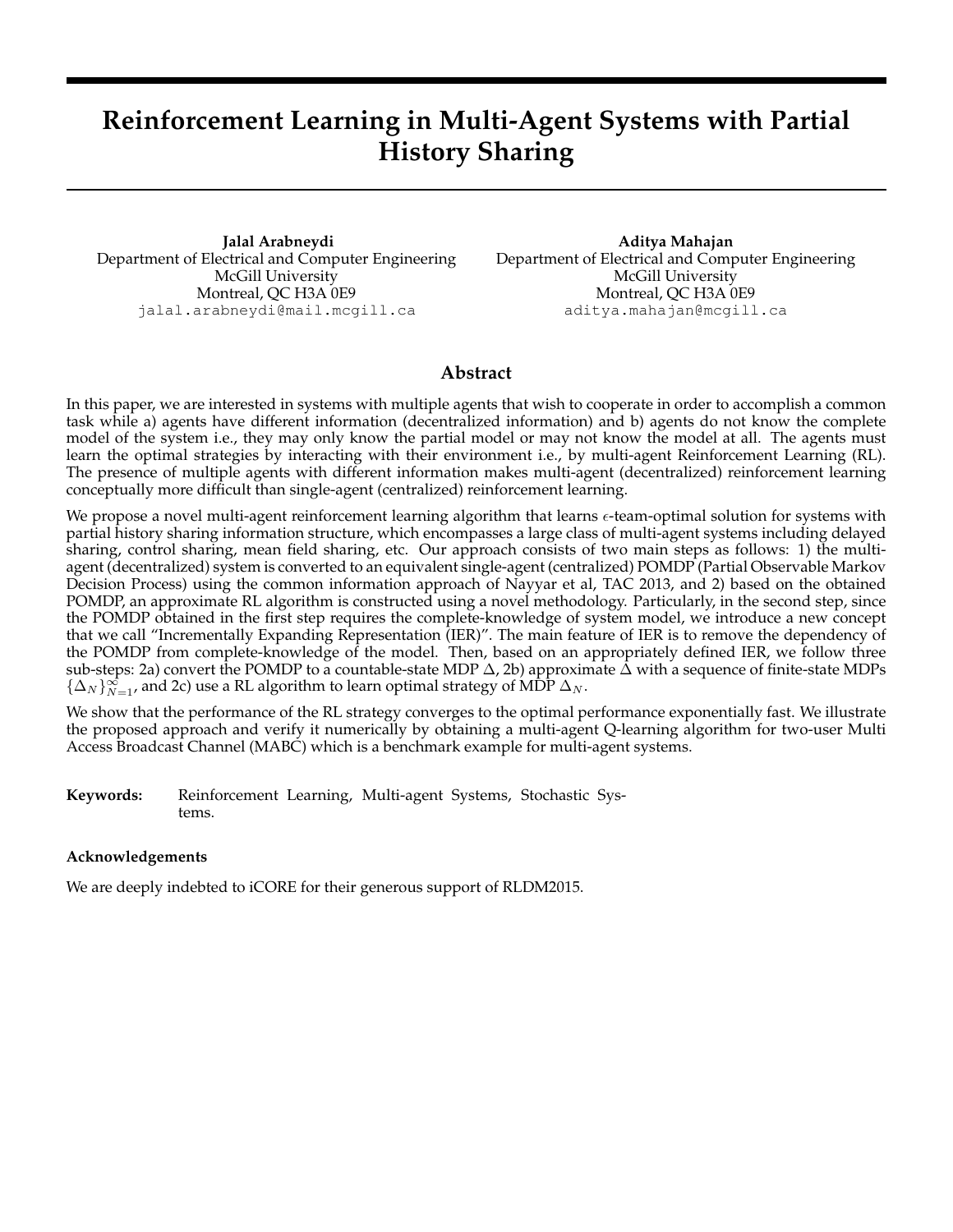## **1 Introduction**

In this paper, we propose a multi-agent Reinforcement Learning (RL) algorithm that guarantees team-optimal solution. Existing approaches for multi-agent learning may be categorized as follows: exact methods and heuristics. The exact methods rely on the assumption that the information structure is such that all controllers can consistently update the Q-function. These include approaches that rely on social convention and rules to restrict the decisions made by the controllers [5]; approaches that use communication to convey the decisions to all controllers [6]; and approaches that assume that the Q-function decomposes into a sum of terms, each of which is independently updated by a controller [7]. Heuristic approaches include joint action learners heuristic [8] where each controller learns the empirical model of the system in order to estimate the control action of other controllers; frequency maximum Q-value heuristic [9] where controllers keep track of the frequency with which each action leads to a "good" outcome; heuristic Q-learning [10] which assigns a rate of punishment for each controller; and distributed Q-learning [11] which uses predator-prey models to assign heuristic sub-goals to individual controllers. To best of our knowledge, there is no RL approach that guarantees team optimal solution. In this paper, we present an approach that guarantees team-optimal solution.

## **2 System Model**

Let  $X_t \in \mathcal{X}$  denote the state of a dynamical system controlled by n agents. At time t, agent i observes  $Y_t^i \in \mathcal{Y}^i$  and chooses  $U_t^i \in U^i$ . For ease of notation, we denote the joint action and the joint observation by  $U_t = (U_t^1, \ldots, U_t^n)$  and  $\mathbf{Y}_t = (Y_t^1, \dots, Y_t^n)$ , respectively. The dynamics of the system are given by

$$
X_{t+1} = f(X_t, \mathbf{U}_t, W_t^s),\tag{1}
$$

and the observations are given by

$$
\mathbf{Y}_t = h(X_t, \mathbf{U}_{t-1}, W_t^o). \tag{2}
$$

In this paper, all system variables are considered finite valued. Let  $I_t^i\subseteq\{\mathbf{Y}_{1:t},\mathbf{U}_{1:t-1}\}$  be information available at agent  $i$ at time t. The collection  $(\{I_t^i\}_{t=1}^\infty, i=1,\ldots,n)$  is called the *information structure*. In this paper, we restrict attention to an information structure called *partial history sharing* (PHS) [1], which will be defined later.

At time  $t$ , agent  $i$  chooses action  $U_t^i$  according to *control law*  $g_t^i$  as follows

$$
U_t^i = g_t^i(I_t^i). \tag{3}
$$

We denote  $\mathbf{g}^i=(g_1^i,g_2^i,\ldots)$  as *strategy* of agent  $i$  and  $\mathbf{g}=(\mathbf{g}^1,\ldots,\mathbf{g}^n)$  as joint strategy of agents. The performance of strategy g is measured by the following infinite-horizon discounted cost

$$
J(\mathbf{g}) = \mathbb{E}^{\mathbf{g}} \left[ \sum_{t=1}^{\infty} \beta^{t-1} \ell(\mathbf{X}_t, \mathbf{U}_t) \right],
$$
 (4)

where discount factor  $\beta \in (0, 1)$ . We are interested in the following problem.

**Problem 1** Given the information structure, action spaces  $\{U^i\}_{i=1}^n$ , observation spaces  $\{V^i\}_{i=1}^n$ , discount factor  $\beta$ , and any  $\epsilon > 0$ , develop a (model-based or model-free) reinforcement learning algorithm that guarantees an  $\epsilon$ -optimal strategy  $\mathbf{g}^*$ .

## **3 Preliminaries on Partial History Sharing**

Herein, we present a simplified version of partial history sharing information structure, originally presented in [1].

**Definition 1 ( [1], Partial History Sharing (PHS))** Consider a decentralized control system with n agents. Let  $I_t^i$  denote the information available to agent  $i$  at time t. Assume  $I_t^i\subseteq I_{t+1}^i$ . Then, split the information at each agent into two parts: common information  $C_t$  =  $\bigcap_{i=1}^n I^i_t$  i.e. the information shared between all agents and local information  $M^i_t$  =  $I^i_t\backslash C_t$  that is the local *information of agent i*. Define  $Z_t := C_{t+1} \backslash C_t$  as common observation, then  $C_{t+1} = Z_{1:t}$ . An information structure is called partial *history sharing when the following conditions are satisfied:*

- *a*) The update of local information  $M_{t+1}^i \subseteq \{M_t^i, U_t^i, Y_{t+1}^i\} \setminus Z_t, \quad i \in \{1, \ldots, n\}.$
- b) For every agent  $i$ , the size of local information  $M_t^i$  and the size of common observation  $Z_t$  are uniformly bounded in time  $t$ .

These conditions are fairly mild and are satisfied by a large class of models.

**Remark 1** *Note that conditions (a) and (b) are valid even if there is no common information between agents i.e.,*  $C_t = \emptyset$ .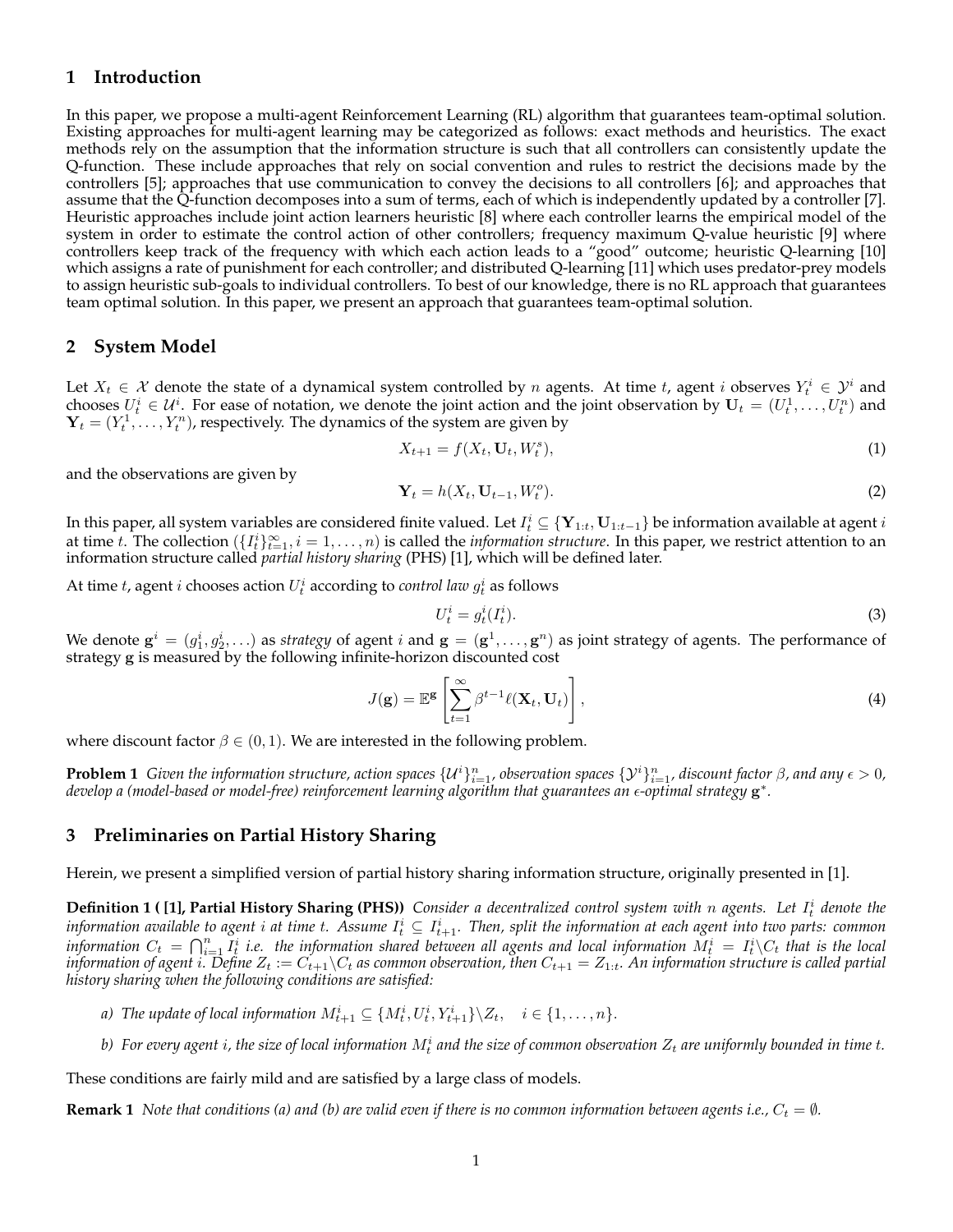# **4 Approach**

In this section, we derive our results for systems that have partial history sharing information structure defined above. Our approach consists of two steps. In the first step, we consider the setup of the complete-knowledge of the model and use the *common information approach* of [1] to convert the multi-agent system with PHS information structure to an equivalent single-agent POMDP. In the second step, based on the obtained POMDP, we develop an approximate RL algorithm for the setup of incomplete-knowledge of the model. We show that the error associated with the approximate RL converges to zero exponentially fast.

#### **4.1 Step 1: An Equivalent single-agent POMDP**

In this section, we present common information approach of [1] and its main results for the setup of complete-knowledge of the model described in Section 2. Let  $\Gamma^i_t:\mathcal{M}^i\mapsto\mathcal{U}^i$  be the mapping from the local information of subsystem  $i$  to action of subsystem *i* at time *t* i.e.  $U_t^i = \Gamma_t^i(M_t^i)$ .

Consider a virtual *coordinator* (single agent) that observes the common information shared between all subsystems by time  $t$  i.e.  $C_t$ . Based on  $C_t$ , the coordinator prescribes functions  $\bm{\Gamma}_t=(\Gamma_t^1,\ldots,\Gamma_t^n)\in\mathcal{G}$  to subsystems, where  $\mathcal{G}=\prod_{i=1}^n\mathcal{G}^i$ denotes the space of joint mappings  $\Gamma_t$  and  $\mathcal{G}^i$  denotes the space of mappings  $\Gamma_t^i$ . Hence,  $\Gamma_t^i = \psi_t^i(C_t)$ ,  $\forall i \in \{1, \ldots, n\}$ where  $\psi_t = \{\psi_t^1, \ldots, \psi_t^n\}$  is called the *coordination law* and  $\vec{\Gamma}_t = (\Gamma_t^1, \ldots, \Gamma_t^n)$  is called the *prescription*. In the sequel, for ease of notation, we will use the following compact form for the coordinator's law,  $\Gamma_t = \psi_t(C_t)$ . We call  $\psi = \{\psi_1, \psi_2, \ldots\}$ as the *coordination strategy*. In the *coordinated system*, dynamics and cost function are as same as those in the original problem in Section 2. In particular, the infintie-horizon discounted cost in the coordinated system is as follows:

$$
J(\boldsymbol{\psi}) = \mathbb{E}^{\boldsymbol{\psi}} \left[ \sum_{t=1}^{\infty} \beta^{t-1} \ell(\mathbf{X}_t, \boldsymbol{\Gamma}_t^1(M_t^1), \dots, \boldsymbol{\Gamma}_t^n(M_t^n)) \right].
$$
 (5)

**Lemma 1 ( [1], Proposition 3)** *The original system described in Section 2 with PHS information structure is equivalent to the coordinated system.*

According to [1],  $\Pi_t = \mathbb{P}(\mathbf{X}_t, \mathbf{M}_t | Z_{1:t-1}, \mathbf{\Gamma}_{1:t-1})$  is an information state for the coordinated system with initial state  $\Pi_1 = P_X$ . It is shown in [1] that

- 1. There exists a function  $\phi$  such that  $\Pi_{t+1} = \phi(\Pi_t, \Gamma_t, Z_t)$ .
- 2. The observation  $Z_t$  only depends on  $(\Pi_t, \Gamma_t)$  i.e.  $\mathbb{P}(Z_t=z_t|\Pi_{1:t}=\pi_{1:t}, \Gamma_{1:t}=\gamma_{1:t})=\mathbb{P}(Z_t=z_t|\Pi_t=\pi_t, \Gamma_t=\gamma_t)$ .
- 3. There exists a function  $\hat{\ell}$  such that  $\hat{\ell}(\pi_t,\gamma_t)=\mathbb{E}[\ell(\mathbf{X}_t,\mathbf{U}_t|Z_{1:t-1}=z_{1:t-1},\Gamma_{1:t}=\gamma_{1:t})].$

Assume that the initial state  $\pi_1$  is fixed. Let  $R$  denote the reachable set of above centralized POMDP that contains all the realizations of  $\pi_t$  generated by  $\pi_{t+1} = \phi(\pi_t, \gamma, z), \forall \gamma \in \mathcal{G}, \forall z \in \mathcal{Z}, \forall t \in \mathbb{N}$ , with initial information state  $\pi_1$ . Note that since all the variables are finite valued, then G (set of all prescriptions  $\gamma$ ) and  $\mathcal Z$  (set of all observations of the coordinator) are finite sets. Hence,  $R$  is at most a countable set. In the next step, we develop an approximate RL algorithm based on the obtained POMDP for the setup of incomplete-knowledge of the model.

#### **4.2 Step 2: An Approximate RL algorithm for POMDP**

In the previous step, we identified a single-agent POMDP that is equivalent to the multi-agent system with PHS information structure. However, the obtained POMDP requires the complete knowledge of the model. To circumvent this requirement, we introduce a new concept that we call *Incrementally Expanding Representation* (IER). The main feature of IER is to remove the dependency of the POMDP from the complete knowledge of the model. Using the IER, we follow three sub-steps: 2a) convert the POMDP to a countable-state MDP ∆, 2b) construct a sequence of finite-state MDPs  $\{\Delta_N\}_{N=1}^{\infty}$  of MDP  $\Delta$ , and 2c) use a generic RL algorithm to learn an optimal strategy of  $\Delta_N$ .

**Definition 2 (Incrementally Expanding Representation (IER))** Let  $\{S_k\}_{k=1}^\infty$  be a sequence of finite sets such that  $S_1 \subsetneq S_2 \subsetneq$  $\ldots \subsetneq \mathcal{S}_k \subsetneq \ldots$ , and  $\mathcal{S}_1$  is a singleton, say  $\mathcal{S}_1 = \{s^*\}$ . Let  $\mathcal{S} = \lim_{k \to \infty} \mathcal{S}_k$  be the countable union of above finite sets,  $B : \mathcal{S} \to \mathcal{R}$ *be a sujrjective function that maps*  ${\cal S}$  *to the reachable set*  ${\cal R}$ *, and*  $\tilde f: {\cal S} \times {\cal G} \times {\cal Z} \to {\cal S}$ *. The tuple*  $\langle \{ {\cal S}_k \}_{k=1}^\infty, B, \tilde f \rangle$  *is called an* incrementally expanding representation *(IER), if it satisfies the following properties:*

*(P1) Incremental Expansion: For any*  $\gamma \in \mathcal{G}$ ,  $z \in \mathcal{Z}$ , *and*  $s \in \mathcal{S}_k$ , we have that

$$
\tilde{f}(s,\gamma,z)\in\mathcal{S}_{k+1}.\tag{6}
$$

*(P2)* Consistency: For any  $(\gamma_{1:t-1}, z_{1:t-1})$ , let  $\Pi_t$  be the information state of the obtained POMDP and  $S_t$  be the state obtained by *recursive application of* (6) *starting from*  $S_1 = s^*$ . *Then*,  $\Pi_t = B(S_t)$ .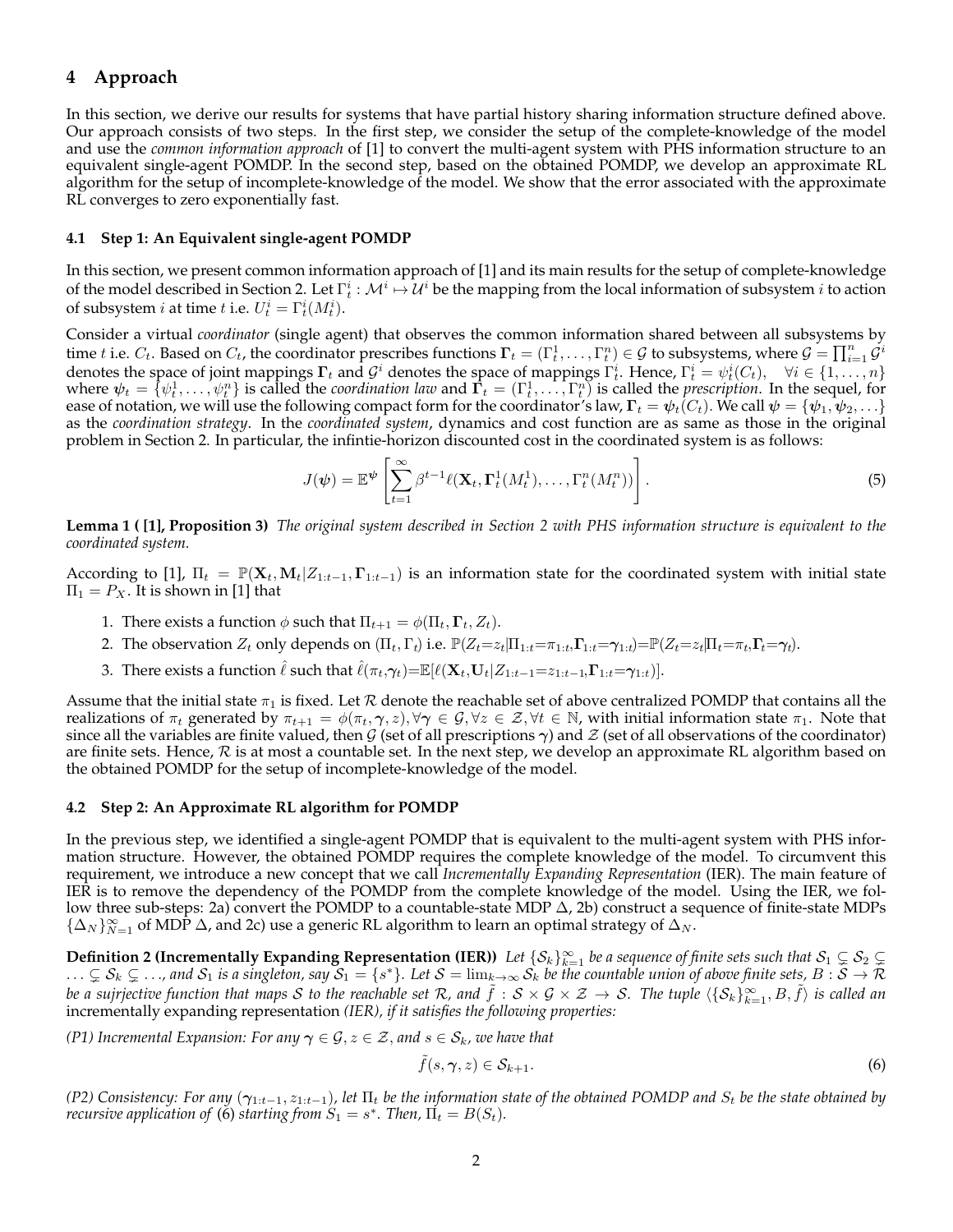#### **4.2.1 Countable-state MDP** ∆

Let the tuple  $\langle \{S_k\}_{k=1}^\infty, B, \tilde{f} \rangle$  be an IER of the POMDP obtained in the first step. Then, define MDP  $\Delta$  with countable state space S, finite action space  $\mathcal{G}$ , and dynamics  $\tilde{f}$  such that:

(F1)  $S = \lim_{k \to \infty} S_k$  is the (countable) state space and G is the finite action space of MDP  $\Delta$ . The initial state is singleton  $s^*$ . The state  $S_t \in \mathcal{S}_k$ ,  $k \leq t$ , evolves as follows:

$$
S_{t+1} = \tilde{f}(S_t, \Gamma_t, Z_t), \quad S_{t+1} \in \mathcal{S}_{k+1}, \Gamma_t \in \mathcal{G}, Z_t \in \mathcal{Z},
$$

where observation  $Z_t$  only depends on  $(S_t, \Gamma_t)$ . At time t, there is a cost depending on the current state  $S_t \in \mathcal{S}$ and action  $\Gamma_t \in \mathcal{G}$  given by  $\ell(S_t, \Gamma_t) = \ell(B(S_t), \Gamma_t) = \ell(\Pi_t, \Gamma_t)$ .

(F2) State space S, action space  $G$ , and dynamics  $\hat{f}$  do not depend on the unknowns.

The performance of a stationary strategy  $\tilde{\psi}:\mathcal{S}\mapsto\mathcal{G}$  is quantified by  $\tilde{J}(\tilde{\psi})=\mathbb{E}^{\tilde{\psi}}\left[\sum_{t=1}^{\infty}\beta^{t-1}\tilde{\ell}(S_t,\boldsymbol{\Gamma}_t)\right]$ .

**Lemma 3** *There exists at least one* Δ *that satisfies F1 and F2. Also, let*  $\tilde{\psi}^*$  *be an optimal strategy of MDP* Δ. Construct a strategy  $\psi^*$  for the coordinated system as follows:  $\tilde{\psi^*}(s)=:\psi^*(B(s)), \forall s\in\mathcal{S}.$  Then,  $\tilde{J}(\tilde{\psi^*})=J(\psi^*)$  and  $\psi^*$  is an optimal strategy for *the coordinated system, and therefore can be used to generate an optimal strategy for the original multi-agent system.*

#### **4.2.2 Finite-state incrementally expanding MDP**  $\Delta_N$

In this part, we construct a series of finite-state MDPs  $\{\Delta_N\}_{N=1}^\infty$ , that approximate the countable-state MDP  $\Delta$  as follows. Let  $\Delta_N$  be a finite-state MDP with state space  $S_N$  and action space  $G$ . The transition probability of  $\Delta_N$  is constructed as follows. Pick any arbitrary set  $D^* \in S_N$ . Remap every transition in  $\Delta$  that takes the state  $s \in S_N$  to  $s' \in S_{N+1} \backslash S_N$  to a transition from  $s \in S_N$  to any (not necessarily unique) state in  $D^*$ . In addition, the per-step cost function of  $\Delta_N$  is simply a restriction of  $\ell$  to  $S_N \times G$ . Also, we assume that there exists an action or a sequence of actions that if taken, the system transmits to a known state (states)  $d^*$  in  $D^*$ . Then, dynamics of  $\Delta_N$  is as follows.

$$
S_{t+1} = \begin{cases} \tilde{f}(S_t, \Gamma_t, Z_t) & \tilde{f}(S_t, \Gamma_t, Z_t) \in \mathcal{S}_N \\ d^* & \tilde{f}(S_t, \Gamma_t, Z_t) \in \mathcal{S}_{N+1} \backslash \mathcal{S}_N \end{cases}
$$
(7)

**Theorem 1** Let  $\tilde{\psi}^*$  be an optimal strategy of MDP  $\Delta$  and  $\tilde{\psi}_N^*$  be an optimal strategy of MDP  $\Delta_N$ . Then, the difference in performance is bounded as follows:  $|\tilde{J}(\tilde{\psi^*}) - \tilde{j}_N(\tilde{\psi^*_N})| \leq \frac{2\beta^{\tau_N}}{1-\beta}$  $\frac{2B+N}{1-\beta}L_{max}$  , where  $L_{max}$  denotes the maximum instantaneous cost and  $\tau_N$  is a model dependent parameter that is  $N \leq \tau_N$ .

#### **4.2.3** RL algorithm for MDP  $\Delta_N$

Let  $\tau$  be a generic (model-based or model-free) RL algorithm designed for finite-state MDPs with infinite horizon discounted cost. By a generic RL algorithm, we mean any algorithm which fits to the following framework. At each iteration  $k\in\mathbb{N}$ ,  ${\cal T}$  knows the state of system, selects one action, and observes an instantaneous cost and the next state. The strategy learned by  $\mathcal T$  converges to an optimal strategy as  $k \to \infty$ .

Let  $\tilde{\psi}_N^k:\mathcal{S}_N\to\mathcal{G}$  be the learned strategy associated with RL algorithm  $\mathcal T$  operating on MDP  $\Delta_N$  at iteration  $k$  such that  $\lim_{k \to \infty} |\tilde{J}_N(\tilde{\psi}_N^*) - \tilde{J}_N(\tilde{\psi}_N^*)| = 0.$  (8)

Now, we convert (translate) the strategies in  $\Delta_N$  to strategies in the original multi-agent system described in Section 2, where the actual learning happens. Hence, we define a strategy  $\bm{g}_N^k:=(g_N^{k,i},\ldots,g_N^{k,n})$ , at iteration  $k$ , as follows:

$$
g_N^{k,i}(s,m^i) := \tilde{\psi}_N^{k,i}(s)(m^i), \forall s \in \mathcal{S}_N, \forall m^i \in \mathcal{M}^i, \forall i,
$$
\n
$$
(9)
$$

where  $\tilde{\psi}_{N}^{k,i}$  denotes the  $i$ th term of  $\tilde{\psi}_{N}^{k}$  and state  $s$  updates according to (7).

**Theorem 2** Let J<sup>\*</sup> be the optimal performance of the original multi-agent system given in (4). Then, the approximation error *associated with using the learned strategy is bounded as follows:*

$$
\lim_{k \to \infty} |J^* - J(\mathbf{g}_N^k)| = |\tilde{J}(\tilde{\psi^*}) - \tilde{J}_N(\tilde{\psi_N^*})| \le \epsilon_N,
$$
\n(10)

*where*  $\epsilon_N = \frac{2\beta^{\tau_N}}{1-\beta}$  $\frac{2\beta^{\tau_N}}{1-\beta}L_{max} \leq \frac{2\beta^N}{1-\beta}$  $\frac{2\beta^{11}}{1-\beta}L_{max}$ . Note that the error goes to zero exponentially in N.